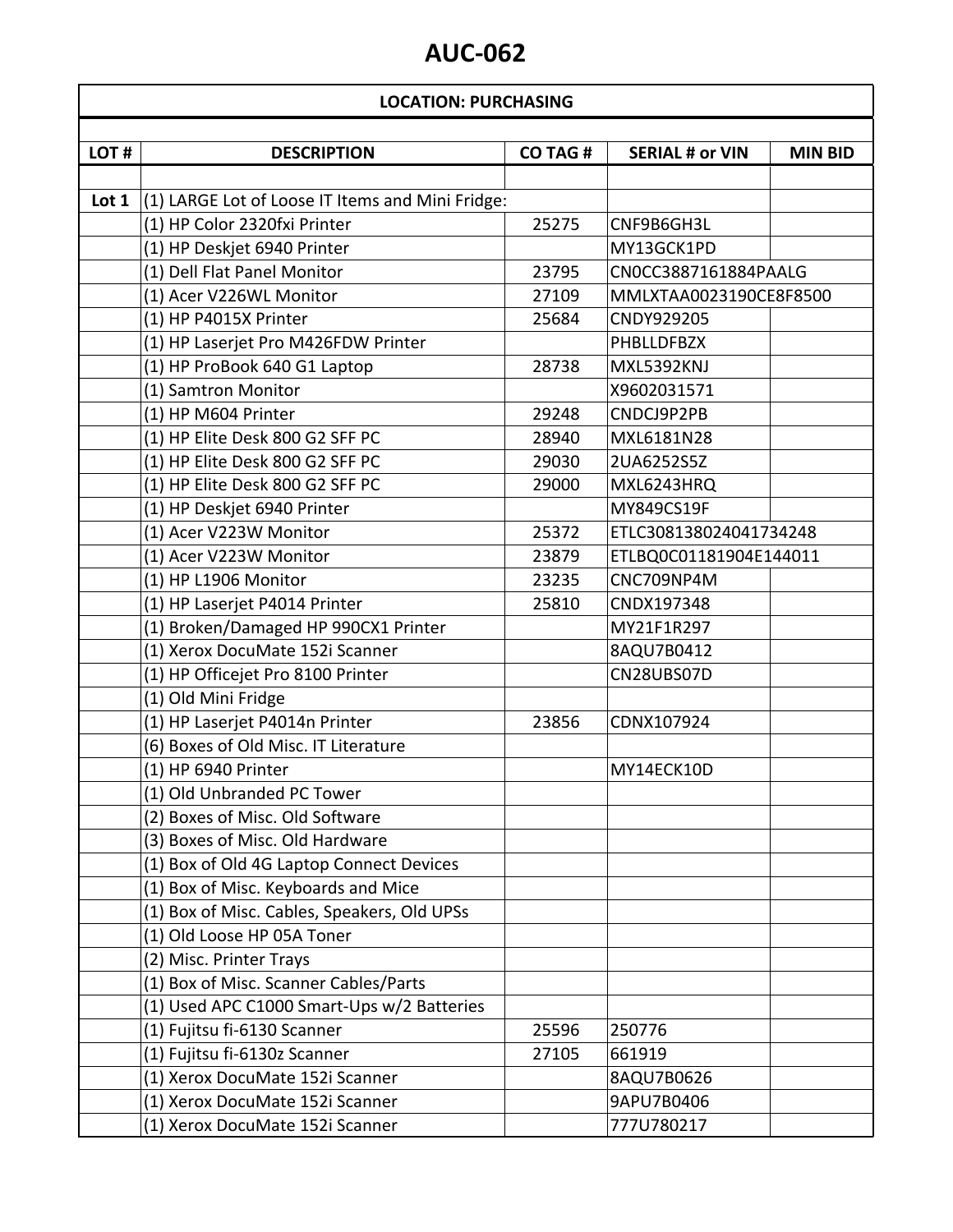| (1) Fujitsu fi-5530c2 Scanner               | 25905 | 011328            |  |
|---------------------------------------------|-------|-------------------|--|
| (1) Visioneer Patriot 430 Scanner           |       | 16E6C51002        |  |
| (1) Fujitsu fi-6130z Scanner                | 26175 | 003561            |  |
| (1) HP Laserjet Pro M281fdw Printer/Scanner |       | <b>VNBNL5KKHW</b> |  |
| (1) Dell Inspirion Laptop                   | 20800 | 538DY01           |  |
| (1) Misc. Used Battery Backup               |       |                   |  |
| (1) Old Unisys Monitor                      | 18942 | 493498430         |  |
| (1) Samsung 795DF Monitor                   |       | KS17LEJB/XAA      |  |
| (1) HP Laserjet 600 M601 Printer            | 26370 | CNBCD7J0CR        |  |
| (1) HP Laserjet P2035 Printer               |       | VNB3L13920        |  |
| (1) HP Laserjet 1160 Printer                |       | CNB1C09498        |  |
| (1) HP 8100 Printer                         |       | CN28VBS05R        |  |
| (1) Xerox DocuMate 152i Scanner             |       | 777U780152        |  |
| (1) Visioneer Patriot 430 Scanner           |       | 1CN6C61164        |  |
| (1) HP Laserjet P2035 Printer               |       | VNB3418190        |  |
| (1) HP Officejet 6978 Printer               |       | TH8B92R10G        |  |
| (1) HP 6200 PRO SFF PC                      | 25991 | <b>MXL1451ZSS</b> |  |
| (1) HP Elite Desk 800 G1 SFF PC             | 28344 | MXL513384         |  |
| (1) HP ProDesk 400 G1 SFF PC                | 28063 | 2UA4390SN9        |  |
| (1) HP Compaq 6530B Laptop                  | 24598 | <b>CNU951639K</b> |  |
| (1) HP Laserjet P2035 Printer               |       | CNB9K51291        |  |
| (1) HP M607 Printer                         | 28627 | CNBCH7J05         |  |
| (1) HP 255 G2 Notebook                      | 27525 | 5CB4125990        |  |
| (1) HP Probook 450G2                        | 28416 | CND5265300        |  |
| (2) Misc. Battery Backups                   |       |                   |  |
| (1) Brother 2820 Fax Machine                |       | U61325M8J525314   |  |
| (1) HP Elite Book 800 G2 PC                 | 29032 | 2UA6252S62        |  |
| (1) HP Pro Desk 400 G1 PC                   | 28060 | 2UA4390SQY        |  |
| (1) HP Pro Desk 400 G1 PC                   | 27753 |                   |  |
|                                             |       |                   |  |
| Lot 12 Lot of HEAVY IT Items as Follows:    |       |                   |  |
| (1) HP Proliant DL380 Server                | 22594 | USX54002V0        |  |
| (1) HP Proliant DL380 Server                | 25642 | 2M205201V5        |  |
| (1) HP Proliant DL360 Server                |       | MXQ42907S7        |  |
| (1) Dell PowerEdge 1850 Server              | 21510 | BQMR071           |  |
| (1) Dell PowerEdge 1850 Server              | 21509 | HQMR071           |  |
| (1) Compaq Proliant DL380 Server            | 20897 | D242JZG2H752      |  |
| (1) Compaq Proliant DL380 Server            | 20646 | D243JZG1D579      |  |
| (1) Dell Powervault 122T                    | 21533 | 1H7D481           |  |
| (1) HP Proliant DL360 Server                | 21325 | EA38MSGZ3P        |  |
| (1) HP Storageworks DAT 72X10 Tape          | 23986 | <b>MXA08290KB</b> |  |
| (1) HP Proliant DL 380                      | 23407 | USE743NJJK        |  |
| (1) Dell PowerEdge 2950                     | 24415 | JXKB9K1           |  |
| (1) HP Proliant DL 380                      | 20854 | D329KJN2H045      |  |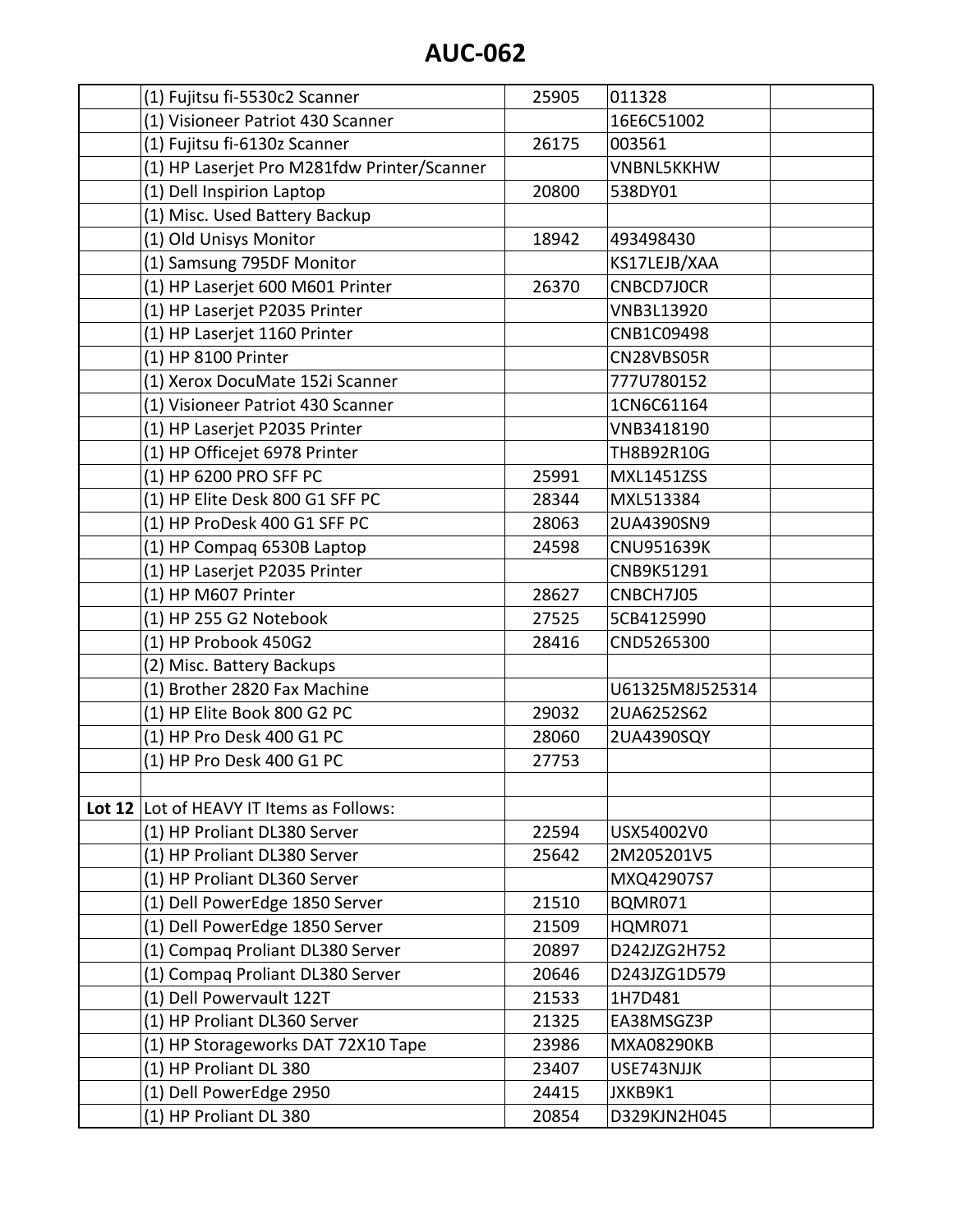|          | (1) HP Storageworks MSL2024 Tape Drive | 24237 | MXA922100H        |
|----------|----------------------------------------|-------|-------------------|
|          | (1) HP Proliant DL360 Server           | 29466 | MXQ60906YT        |
|          | (1) HP Proliant DL380 Server           | 24322 | USE926N0ST        |
|          | (1) HP Storageworks                    | 26830 | 2M230303EY        |
|          | (1) HP Proliant DL380 Server           | 25907 | 2M213200PD        |
|          | (1) HP Proliant DL380 Server           | 20777 | D310KJN2H880      |
|          | (1) Dell PowerEdge 2800 Server         | 21511 | FRTZL71           |
|          | (1) Dell PowerEdge 2800 Server         | 21512 | GZ4M071           |
|          | (1) HP Proliant DL380 Server           | 22595 | USX54001T8        |
|          | (1) HP Proliant DL360 Server           | 22450 | <b>USM53603WX</b> |
|          | (1) Large APC UPS (911-0127E)          |       | 7A1351L27330      |
|          |                                        |       |                   |
| Lot $13$ | (1) Ricoh Aficio MP 2550 Copier        | 27242 | C85024876         |
|          |                                        |       |                   |
|          | Lot 14 $(1)$ Lot of Assorted Law Books |       |                   |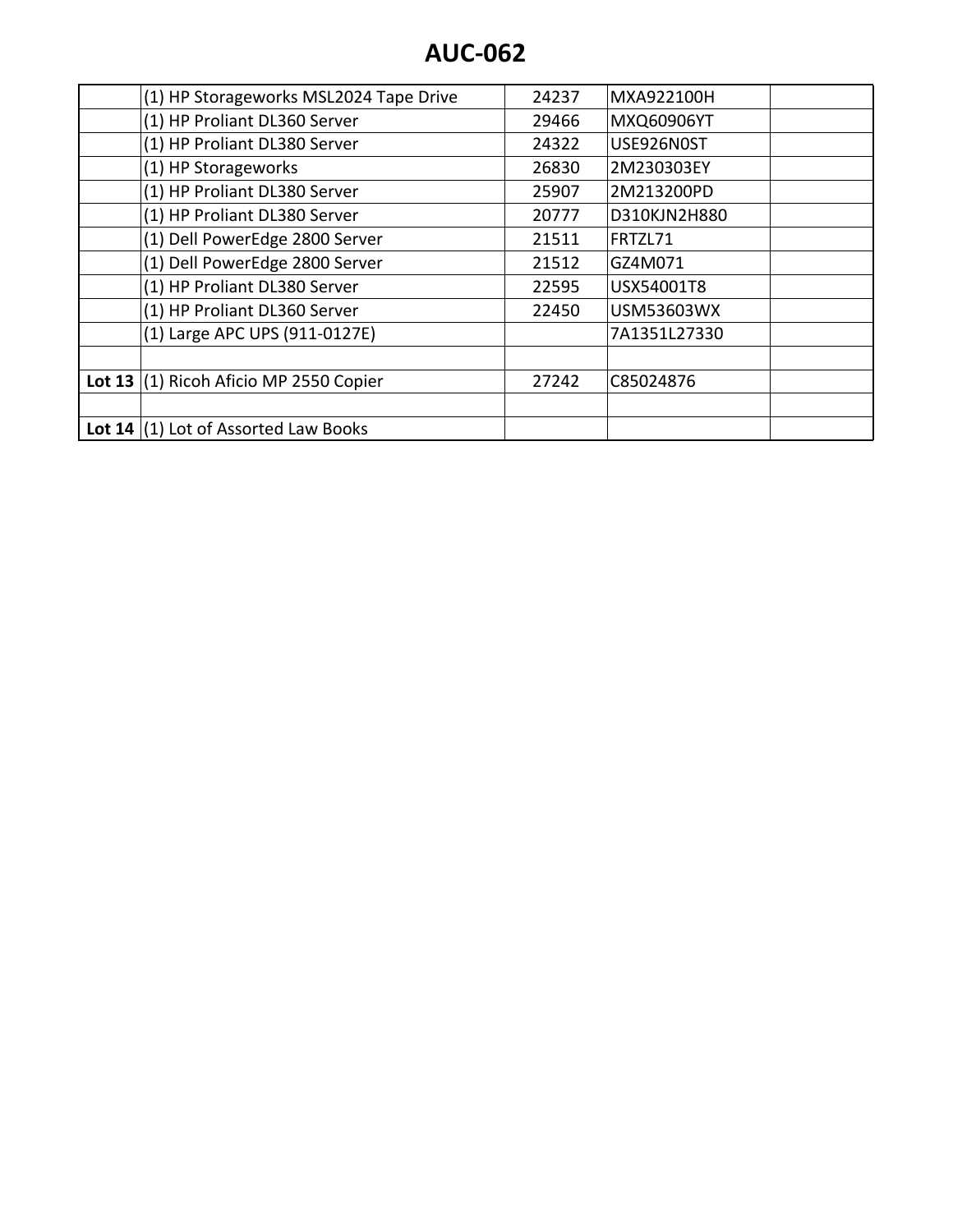### **LOCATION: COBBS DRIVE SURPLUS BUILDING**

| LOT#             | <b>DESCRIPTION</b>                                     | <b>CO TAG#</b> | <b>SERIAL # or VIN</b> | <b>MIN BID</b> |
|------------------|--------------------------------------------------------|----------------|------------------------|----------------|
|                  |                                                        |                |                        |                |
| Lot 2            | (1) John Deere LT155 Riding Mower                      | 20466          | M0L155C128478          |                |
|                  | *NO BATTERY* ***UNKNOWN IF MOWER IS                    |                |                        |                |
|                  | STILL FUNCTIONAL OR NOT***                             |                |                        |                |
|                  |                                                        |                |                        |                |
| Lot <sub>3</sub> | (1) HEAVY Metal Desk                                   |                |                        |                |
|                  |                                                        |                |                        |                |
| Lot 4            | (1) Sturdy Wooden Desk                                 | 12666          |                        |                |
|                  | **Keyholes NOT Functional**                            |                |                        |                |
|                  |                                                        |                |                        |                |
| Lot 5            | (1) Wooden Cabinet w/Drawers                           |                |                        |                |
|                  |                                                        |                |                        |                |
| Lot 6            | (1) Lot of Misc. Office Chairs as Follows:             |                |                        |                |
|                  | (2) Patterned Guest Chairs                             |                |                        |                |
|                  | (1) Beige Rolling Chair                                | 15170          |                        |                |
|                  | (1) Beige Rolling Chair                                | 15171          |                        |                |
|                  | (1) Beige Rolling Chair                                | 15172          |                        |                |
|                  | (1) Beige Rolling Chair                                | 15173          |                        |                |
|                  | (1) Beige Rolling Chair                                | 15174          |                        |                |
|                  | (1) Beige Rolling Chair                                | 15175          |                        |                |
|                  | (1) BROKEN Brown Rolling Chair                         |                |                        |                |
|                  | (1) White Upholstered Guest Chair                      |                |                        |                |
|                  |                                                        |                |                        |                |
| Lot 7            | (1) IMC/Teddy DL-2 Can/Utensil Washer                  | 24678          |                        |                |
|                  | (1) Advance Tabco 7-PS-60 Sink                         | 24614          |                        |                |
|                  |                                                        |                |                        |                |
| Lot 8            | (1) Lanier LCR-4D Recorder                             | 14908          | 163301                 |                |
|                  | (1) Lanier LCT-2D Recorder                             | 07779          | 150379                 |                |
|                  | (1) Box of Misc. Microphones                           |                |                        |                |
|                  | (4) Boxes of Misc. Electronics Items                   |                |                        |                |
|                  | (1) VIQ Model IABV4 Digital Recording System           | 23382          | 061120400164           |                |
|                  | (1) Lanier Advocate Recorder                           | 20810          |                        |                |
|                  |                                                        |                |                        |                |
| Lot 9            | (3) Tables (about 6' long x 1.5' wide)                 |                |                        |                |
|                  |                                                        |                |                        |                |
|                  | Lot 10 $(1)$ IAC Industries TE-2 Workbench Items       |                |                        |                |
|                  | (Unknown What Items are Present and if any             |                |                        |                |
|                  | Items are Missing)                                     |                |                        |                |
|                  |                                                        |                |                        |                |
|                  | Lot 11 (8) Boxes of Red 2" Wilson Jones 3-Ring Binders |                |                        |                |
|                  | (3) Boxes of Misc. Office Supplies                     |                |                        |                |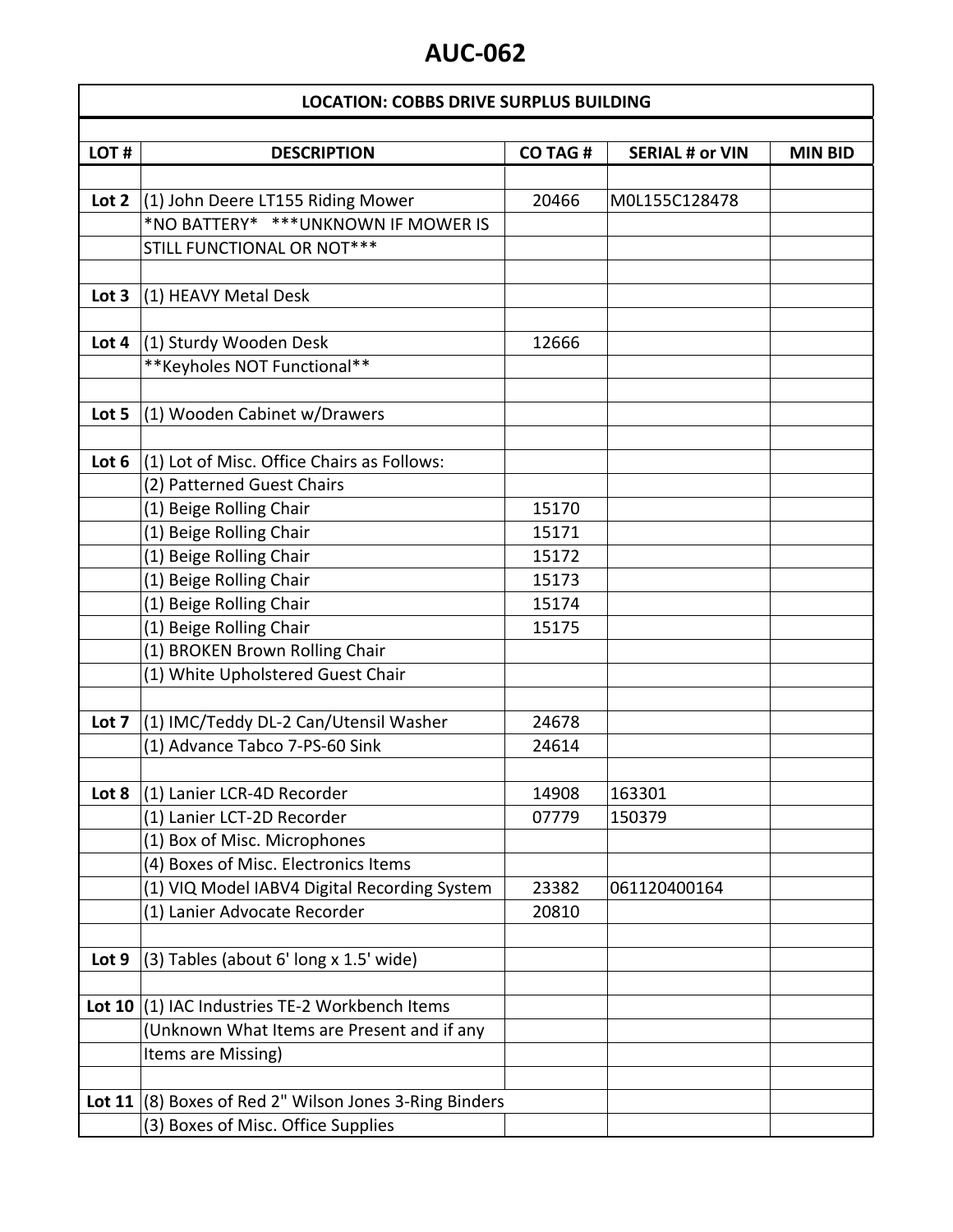| <b>LOCATION: MAINTENANCE OF BUILDINGS (DOWNTOWN JAIL)</b> |                                                               |                |                        |                |
|-----------------------------------------------------------|---------------------------------------------------------------|----------------|------------------------|----------------|
|                                                           |                                                               |                |                        |                |
| LOT#                                                      | <b>DESCRIPTION</b>                                            | <b>CO TAG#</b> | <b>SERIAL # or VIN</b> | <b>MIN BID</b> |
|                                                           |                                                               |                |                        |                |
|                                                           | Lot 15 $(1)$ Huebsch Originators 37CGI Dryer                  |                | STCK0579870TH          |                |
|                                                           | (1) Speed Queen Dryer (ST055NQTB2G2W01)                       | 26471          | 1109006446             |                |
|                                                           | (1) Speed Queen Dryer (ST050NQTB1G1W01)                       |                | 0710020497             |                |
|                                                           |                                                               |                |                        |                |
|                                                           | Lot 16 $(1)$ Uniwash Washer (UW60M2OU10001)                   |                | M1198138827            |                |
|                                                           | (1) Uniwash Washer (UW60M2OU10001)                            |                | M0299142973            |                |
|                                                           |                                                               |                |                        |                |
|                                                           | Lot 17 $(1)$ Lot of Misc. Floor Cleaning Items                |                |                        |                |
|                                                           |                                                               |                |                        |                |
|                                                           | Lot 18 $(1)$ Lot of Misc. Kitchen Items Including Shelf       |                |                        |                |
|                                                           | and Stainless Food Warmer                                     |                |                        |                |
|                                                           | (1) Furniture Dolly                                           | 12228          |                        |                |
|                                                           | (1) Bunn Coffee Maker                                         | 09473          |                        |                |
|                                                           |                                                               |                |                        |                |
|                                                           | Lot 19 $(1)$ Lot of Misc. File Cabinets & One Misc. Cabinet   |                |                        |                |
|                                                           |                                                               |                |                        |                |
|                                                           | Lot 20 (1) Lot of Misc. Shelving & One Cabinet of Misc. Items |                |                        |                |
|                                                           |                                                               |                |                        |                |
|                                                           | Lot 21 $(1)$ Lot of Dusty Old Chairs                          |                |                        |                |
|                                                           |                                                               |                |                        |                |
|                                                           | Lot 22 (1) Large Wooden Table & Small Folding Table           |                |                        |                |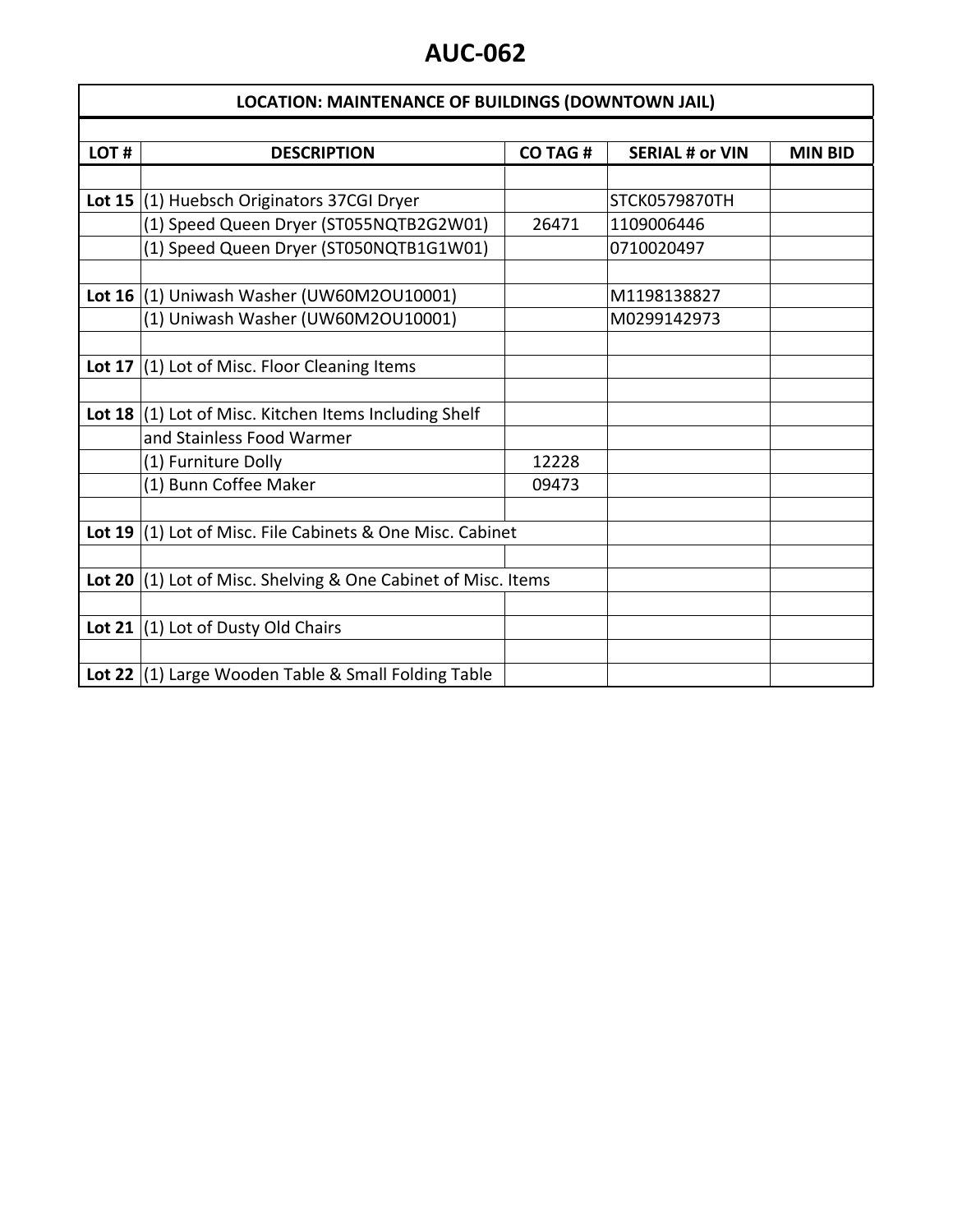| <b>LOCATION: MAINTENANCE OF EQUIPMENT (AT HWY 6 JAIL)</b> |                                                     |                |                        |                |
|-----------------------------------------------------------|-----------------------------------------------------|----------------|------------------------|----------------|
|                                                           |                                                     |                |                        |                |
| LOT#                                                      | <b>DESCRIPTION</b>                                  | <b>CO TAG#</b> | <b>SERIAL # or VIN</b> | <b>MIN BID</b> |
|                                                           |                                                     |                |                        |                |
|                                                           | Lot 23 2016 Chevy Express Van; 72,751 Miles; 6.0 V8 | VIN:           | 1GAZGMFG3G1223063      |                |
|                                                           | Auto; AC; PS; PB; PW; PL; Radio; Van Has Keys       | PLATE:         |                        | \$1,000        |
|                                                           | and Runs; Interior DIRTY and STAINED; Part of       | 1356056        |                        |                |
|                                                           | Control Panel is Taped On; Tape Around Edge         |                |                        |                |
|                                                           | of Sliding Door Exterior Glass                      |                |                        |                |
|                                                           |                                                     |                |                        |                |
|                                                           | Lot 24 $(1)$ Cage out of a 2016 Chevy Express Van   |                |                        |                |